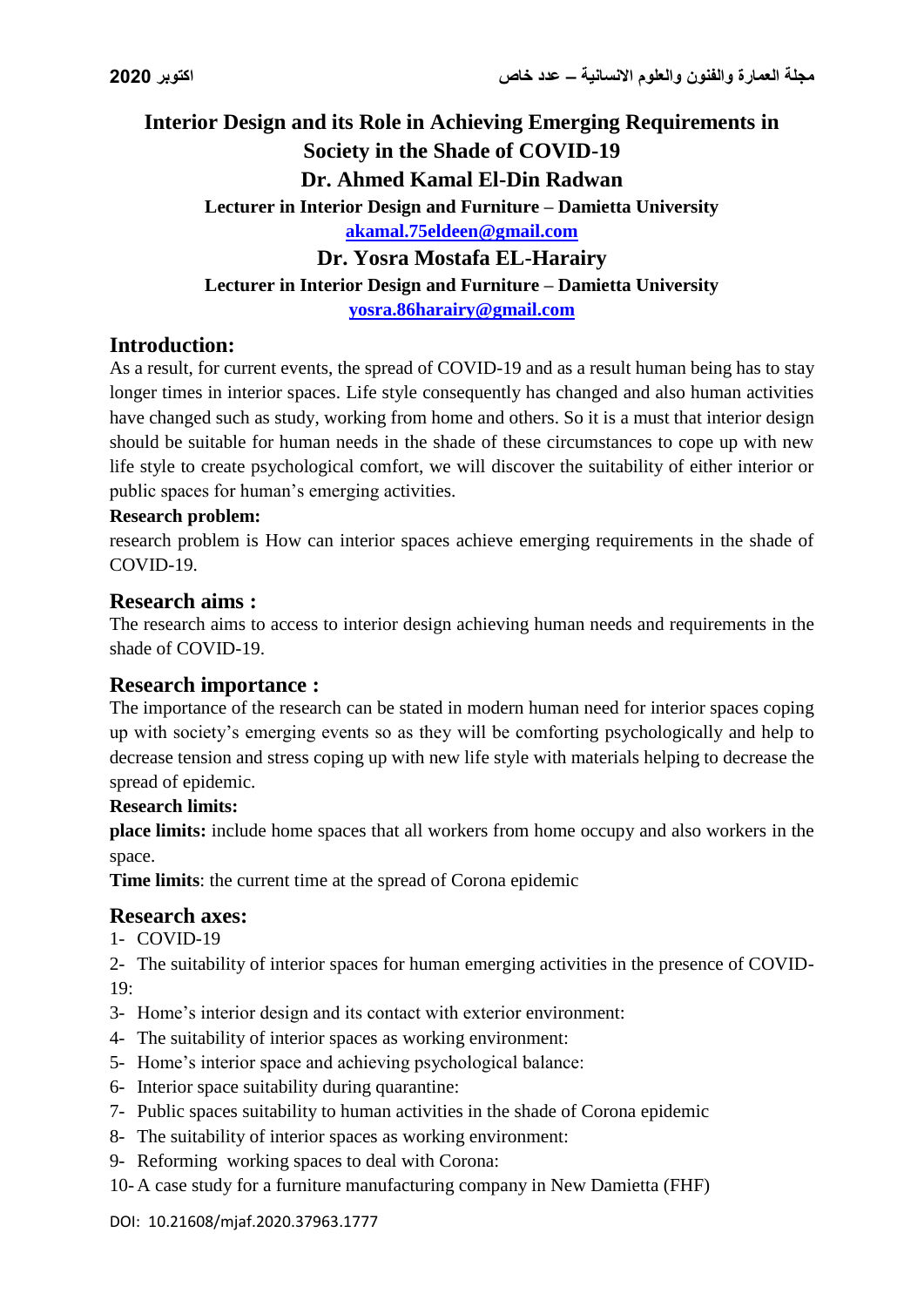## **Research methodology:**

through analytical studies for some interior spaces.

Interior space has become the communication mean between human and exterior environment and also a place for concentrating on work, practicing sport and other activities and if needed a place for home quarantine. It is also the way to decrease human stress at the current conditions.



**Fig. 1 shows the role of interior design to achieve human needs at the shade of COVID-19**

## **Reforming working spaces to deal with Corona:**

This epidemic led to taking some restrictions inside institutions and rethinking in the required needs to be added in working place to increase safety criteria in these spaces. Some studies valued the transfer of COVID-19 among people inside closed places such as homes, public spaces, religious centers, markets, transportation means and working places. Some surfaces have been determined such as door handles, windows, personal devices that require touching them, keyboards, computers, working surfaces, food preparation areas and tables and they found that the virus stays alive according to the surface.

| Virus stay alive period | <b>Surface material</b>     |  |
|-------------------------|-----------------------------|--|
| One day                 | Textile – wood - carton     |  |
| Two days                | <b>Glass</b>                |  |
| $4-7$ days              | Plastic and stainless steel |  |
| 4 hours                 | copper                      |  |

### **A case study for a furniture manufacturing company in New Damietta (FHF):**

French Home for Furniture (FHF) a furniture company in New Damietta where a case study was done to elarn workers' opinions about safety criteria in working space in administration building in the factory, and the precautions done to face that epidemic and the shortage and the needed conditions. The study was done during May 2020, sample members are 18 person who work in administration building and their ages range from 25 to 45:

| <b>Response</b>                 |             |               |                |               |             | <b>Items</b>                          | No. |  |  |  |                                      |  |
|---------------------------------|-------------|---------------|----------------|---------------|-------------|---------------------------------------|-----|--|--|--|--------------------------------------|--|
| <b>Almost</b><br>N <sub>0</sub> |             | <b>Yes</b>    |                |               |             |                                       |     |  |  |  |                                      |  |
| $\frac{0}{0}$                   | <b>Repe</b> | $\frac{0}{0}$ | <b>Repe</b>    | $\frac{0}{0}$ | <b>Repe</b> |                                       |     |  |  |  |                                      |  |
|                                 | tition      |               | tition         |               | tition      |                                       |     |  |  |  |                                      |  |
| 44.4                            | 8           | 22.2          | $\overline{4}$ | 33.3          | 6           | Do you have to use public             | 1.  |  |  |  |                                      |  |
|                                 |             |               |                |               |             |                                       |     |  |  |  | transportation during going to work? |  |
|                                 |             |               |                |               |             | Do you keep the followed              |     |  |  |  |                                      |  |
| 5.6                             |             | 38.9          | 7              | 55.6          | 10          | restrictions such as not being in big | 2.  |  |  |  |                                      |  |
|                                 |             |               |                |               |             | groups outside work?                  |     |  |  |  |                                      |  |
| 50                              | 9           | 11.1          | $\mathcal{D}$  | 38.9          | 7           | In work do you have to travel?        | 3.  |  |  |  |                                      |  |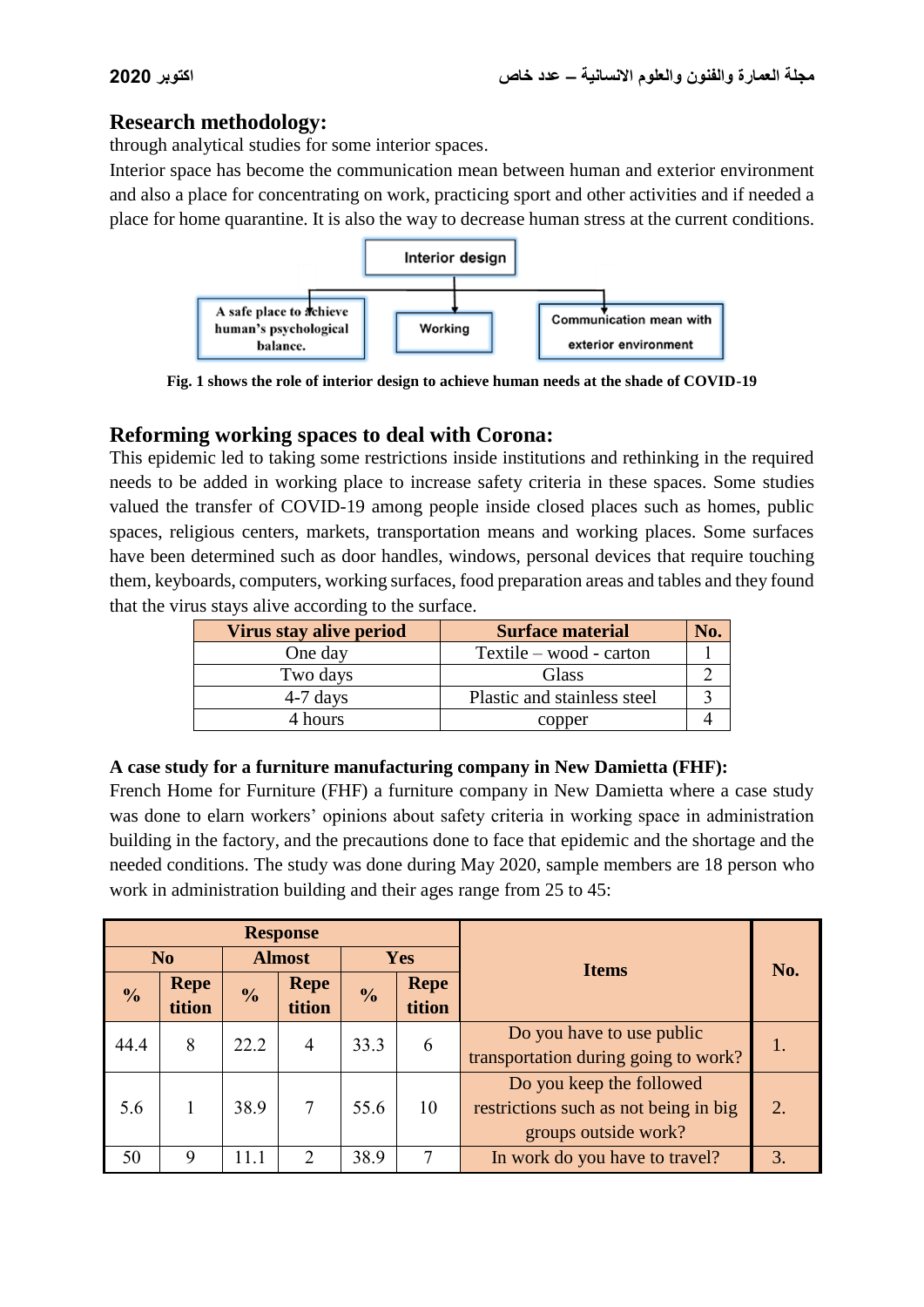| 5.6  | 1              | 22.2 | $\overline{4}$ | 72.2 | 13             | Were you satisfied with office<br>design before Corona virus?                                                                       | 4.  |
|------|----------------|------|----------------|------|----------------|-------------------------------------------------------------------------------------------------------------------------------------|-----|
| 5.6  | $\mathbf{1}$   | 22.2 | $\overline{4}$ | 72.2 | 13             | Do you have to use mixed areas<br>with other workers such as using<br>printers and coffee making places?                            | 5.  |
| 55.6 | 10             |      |                | 44.4 | 8              | Is there a place provided with<br>technology to hold a meeting<br>through video? Does it have big<br>screens and good lighting?     | 6.  |
| 11.1 | $\overline{2}$ |      |                | 88.9 | 16             | Is there good ventilation inside<br>spaces?                                                                                         | 7.  |
| 66.7 | 12             |      |                | 33.3 | 6              | Do you have any knowledge with<br>WHO's instructions regarding<br>working spaces?                                                   | 8.  |
| 50   | 9              |      |                | 50   | 9              | Do you have to work with public<br>places such as companies, banks and<br>suppliers during work?                                    | 9.  |
| 11.8 | $\overline{2}$ | 76.5 | 13             | 11.8 | $\overline{2}$ | If yes do you follow healthy<br>precautions?                                                                                        | 10. |
| 38.9 | $\overline{7}$ |      |                | 61.1 | 11             | Are you allowed to work from home<br>either full or part time?                                                                      | 11. |
| 21.4 | 3              | 57.1 | 8              | 21.4 | 3              | If yes did you find difficulty in<br>working from home in contacting<br>with colleagues and manager to<br>finish the required work? | 12. |
| 5.6  | $\mathbf{1}$   |      |                | 94.4 | 17             | Is there a periodic sterilization for<br>offices?                                                                                   | 13. |
| 100  | 18             |      |                |      |                | Is there a sterilization gate in<br>working spaces?                                                                                 | 14. |
| 22.2 | $\overline{4}$ |      |                | 77.8 | 14             | Are there medical masks, and tissues<br>in working places?                                                                          | 15. |
| 58.8 | 10             |      |                | 41.2 | $\tau$         | Is there a closed trash basket to<br>guarantee getting rid of masks and<br>tissues in a hygienic way?                               | 16. |

Table 1 shows repetitions and percentages for research samples responses regarding workers opinions about safety criteria in working spaces to face this epidemic and also the procedures that have been done inside the company.

## **Research results:**

**1-** The designer can design interior spaces to satisfy human needs in order to improve efficiency and to cure boredom and depression that makes human more active through home's good ventilation , letting sun rays to enter interior spaces that have a positive effect on human through: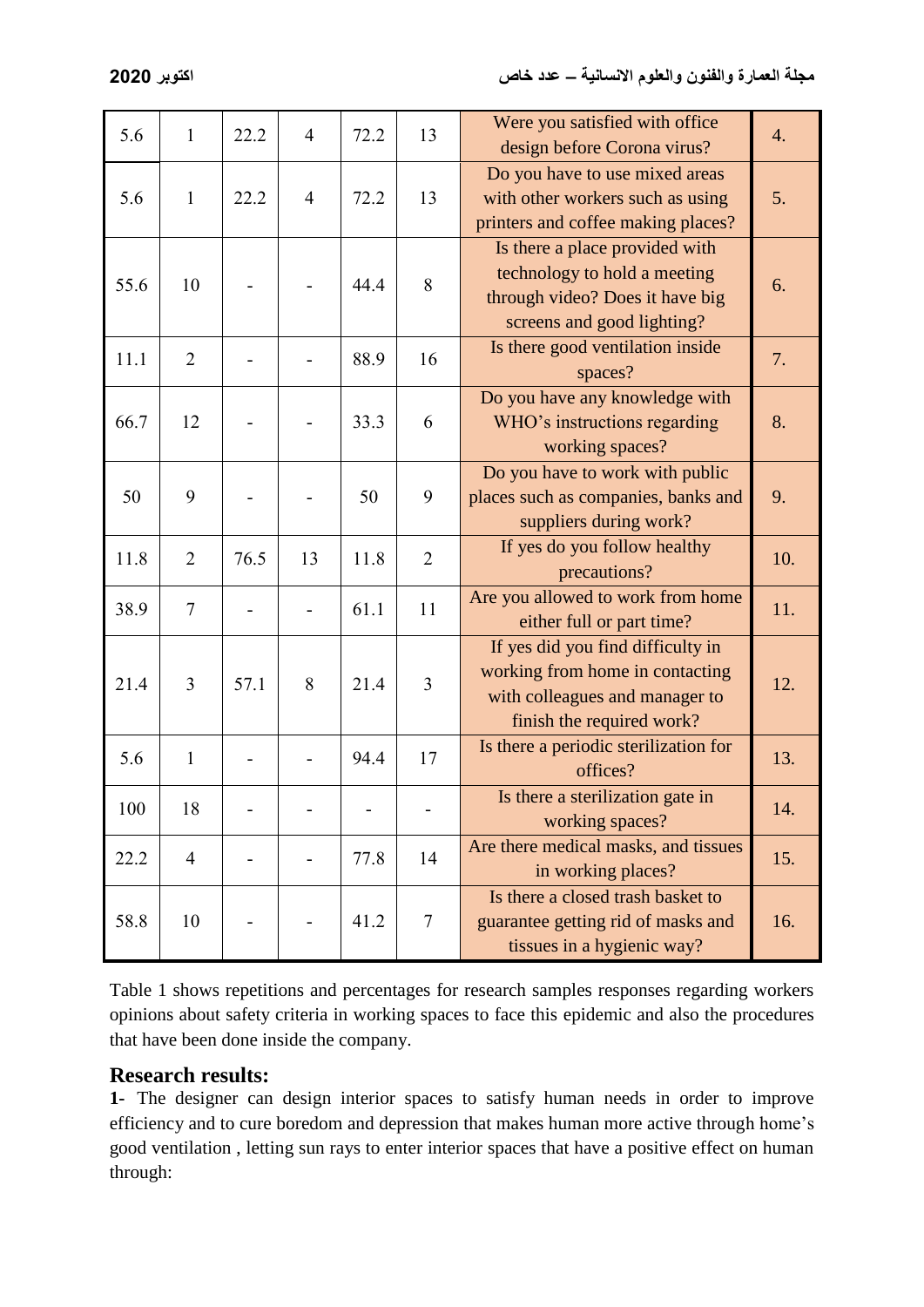The perfect distribution for furniture inside the space to get the best use of sun rays by using smart glass that changes according to sun rays during the day.

- Owning furniture pieces with a lot of details can be polluted easily with difficulty in cleaning especially in home spaces and administrational places.

Using the mats in front of the doors to clean shoed before entering is s must and also a unit for keeping shoes is a must for preventing transferring microbes to inside the home.

- Spaces must assure human's skills, tendencies and hobbies to help him manage his feelings in hard times

2- Through interior design works we can have a suitable environment for home quarantine for infected people by following the previously mentioned requirements

3- The designer can make some modifications in interior space in working space through rearranging offices, redistributing workers in offices and keeping safe distance among people. Also there must be a place for visitors to decrease contact with workers and use separating breaks, also reducing surfaces with upholstery. In addition to caring for good ventilation and renewing air continuously and providing the place with modern technology to achieve contact among all workers and using individual working cabins , also using self-cleaning materials to arrange healthy environment.

## **Recommendations:**

1- Caring for precautions announced by WHO inside spaces especially public spaces.

2- Reforming interior space to cope with user's requirements in the shade of emerging conditions.

3- Using self-cleaning materials against viruses and bacteria and using surfaces that decrease infection.

## **References:**

1- Monazameet el seha el alamya:

2020 <http://www.emro.who.int/ar/health-topics/corona-virus/myth-busters.html> Access point : 15-5-2020 2:30 pm

2- Zahra Nehal nabil abd el menam , al zakaa al wegdany fe al tasmem al dakhly lelmskan al moaser , doctora , kolyat el fnon el tatbekya , Damietta , 2019.

3- Abd el gelel mona Sharaf , taatheth w tagmeel el maskan , bostan el maarfa , 2005.

4- Atya doaa esmaeil , estkhdam tecnologia nano el fada al modad le elmykrop le el hosol ala beaa dakhlya shya ,2016

[https://www.researchgate.net/publication/317113226\\_astkhdam\\_tknwlwjya\\_nanw\\_alfdt\\_almd](https://www.researchgate.net/publication/317113226_astkhdam_tknwlwjya_nanw_alfdt_almdad_llmykrwb_llhswl_ly_byyt_dakhlyt_shyt_Using_Nano-Silver_Antimicrobial_Technology_to_Obtain_Hygienic_Indoor_Environment) [ad\\_llmykrwb\\_llhswl\\_ly\\_byyt\\_dakhlyt\\_shyt\\_Using\\_Nano-](https://www.researchgate.net/publication/317113226_astkhdam_tknwlwjya_nanw_alfdt_almdad_llmykrwb_llhswl_ly_byyt_dakhlyt_shyt_Using_Nano-Silver_Antimicrobial_Technology_to_Obtain_Hygienic_Indoor_Environment)

Silver Antimicrobial Technology to Obtain Hygienic Indoor Environment

5- Al reaya al manzlya lelmarda al moshtabah fe esabthom b virous corona koved-19 w tazhar alyhem aarad hkafefa w al tadbeer al elegy l mokhaltehem

6- Casalegno , Federico . Graybill , Wesley -"Window Panes Become Smart "- Massachusette Institute of Technology, USA-The First International Conference on Smart Systems, Devices and Technologies-2012- p.113.

7- van Doremalen, N., Bushmaker, T., Morris, D.H., Holbrook, M.G., Gamble, A., Williamson, B.N., et al., 2020. Aerosol .24 and Surface Stability of SARS-CoV-2 as Compared